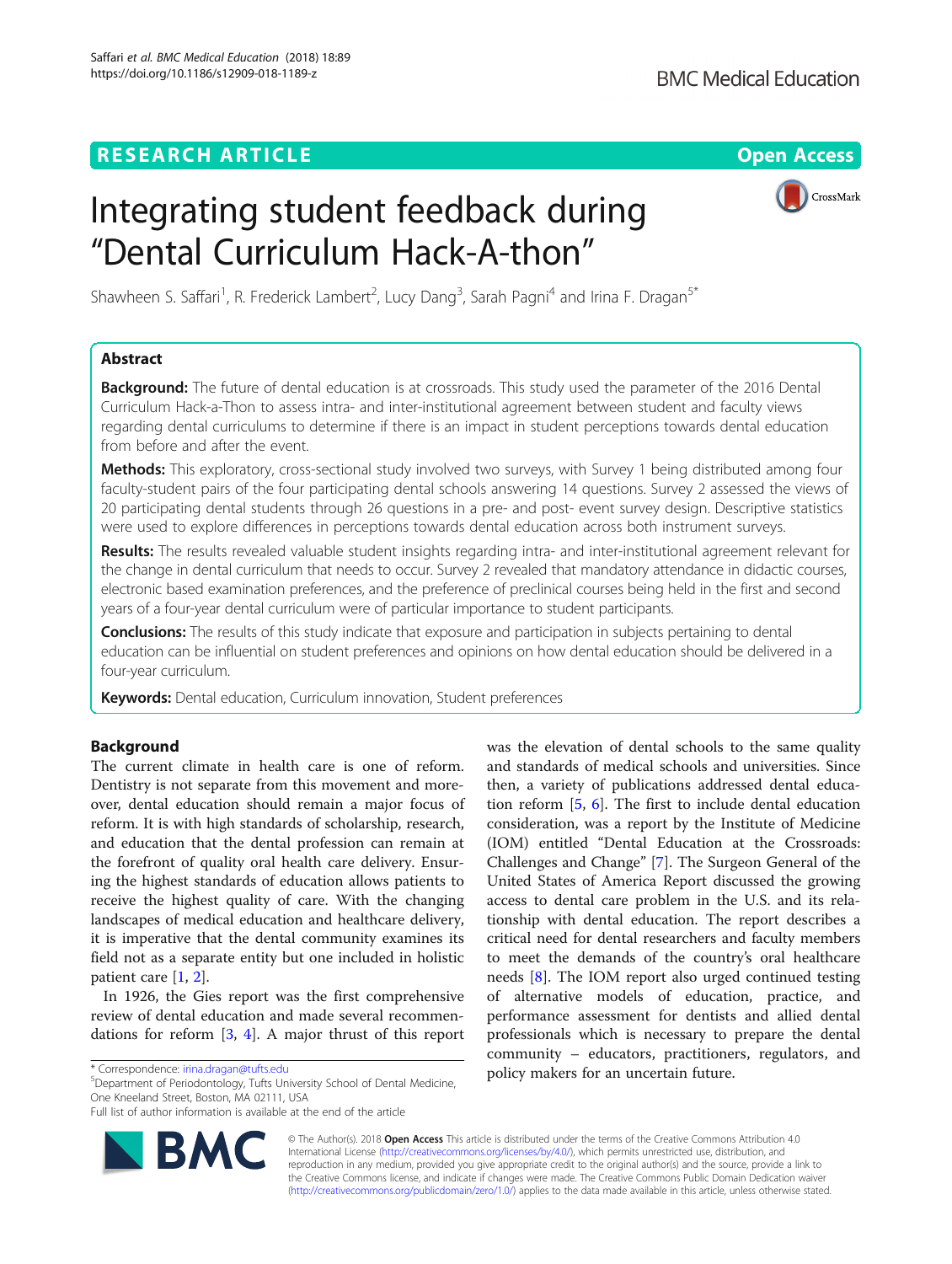The increasing use of technology, changing pedagogy and soaring costs of dental education have also sparked change [[9](#page-5-0)–[11](#page-5-0)]. Some reformation strategies include reduce the number of large group lectures and emphasize the integration of technology and different systems for delivering information, such as flipped classroom, small group discussions, and case-based learning [\[12](#page-5-0)–[15\]](#page-5-0). Education literature supports the use of these methods in the improved delivery and retention of information [\[16\]](#page-5-0).

While the movement toward educational reform has already begun, little is known about the effect of student involvement in curricular development. Recently, the student chapters of American Dental Education Association (ADEA) at Boston University Henry M. Goldman School of Dental Medicine (BUGSDM) Harvard School of Dental Medicine (HSDM), Tufts University School of Dental Medicine (TUSDM) and University of New England College of Dental Medicine (UNECDM) met for the "New England Dental Curriculum Hack-a-Thon" initiative. The "Hack-a-thon" terminology was inspired from computer programming ([https://en.wikipedia.org/wiki/Hackathon](https://en.wikipedia.org/wiki/Hackathon))). This can be an educational and social event when participants work collaboratively with a focus on a particular topic and develop innovative projects. At the end of the day/event, each team presents outcomes and often times experts in the field are providing feedback on the feasibility of the project. The "New England Dental Curriculum Hack-a-Thon" event brought pre-doctoral students, postdoctoral students, and faculty from four different New England dental schools together in an integrated way to discuss and debate dental curriculum development. To the best of our knowledge a comprehensive curriculum design program that incorporates student feedback directly has not yet been reported.

The aim of this exploratory study was to assess intraand inter-institutional agreement between student and faculty views regarding dental curriculums and to determine if there is an impact in student perceptions towards dental education from before and after the "New England Dental Curriculum Hack-a-Thon" event.

## **Methods**

This cross-sectional exploratory study design (Fig. 1) received ethical approval from the Tufts Health Sciences Institutional Review Board (#12053). The study participants were dental students and faculty members from four different universities in the New England area: BUGSDM, HSDM, TUSDM, and UNECDM.

Participation or the refusal to volunteer had no effect on a faculty member's position or on a student's academic standing. Each school responded to the invitation to participate in the event for the second time in February 2016, as the first event of its kind was held in 2015. Student representatives from the four dental schools, ranging from first through fourth year predoctoral students and postdoctoral residents, attended the conference. Due to the paucity of similar research, we could not conduct a power calculation and therefore decided on a convenience sample for this exploratory study. Based on the event held the previous year, a convenience sample of five students per school was needed in order for each school to be represented in the group assignments. The participants were randomly divided into four groups, with five students from varying classes and schools in each, and asked to create an original dental school curriculum for a fictitious dental school in accordance with the Commission on Dental Accreditation (CODA) standards. Each assigned group compiled

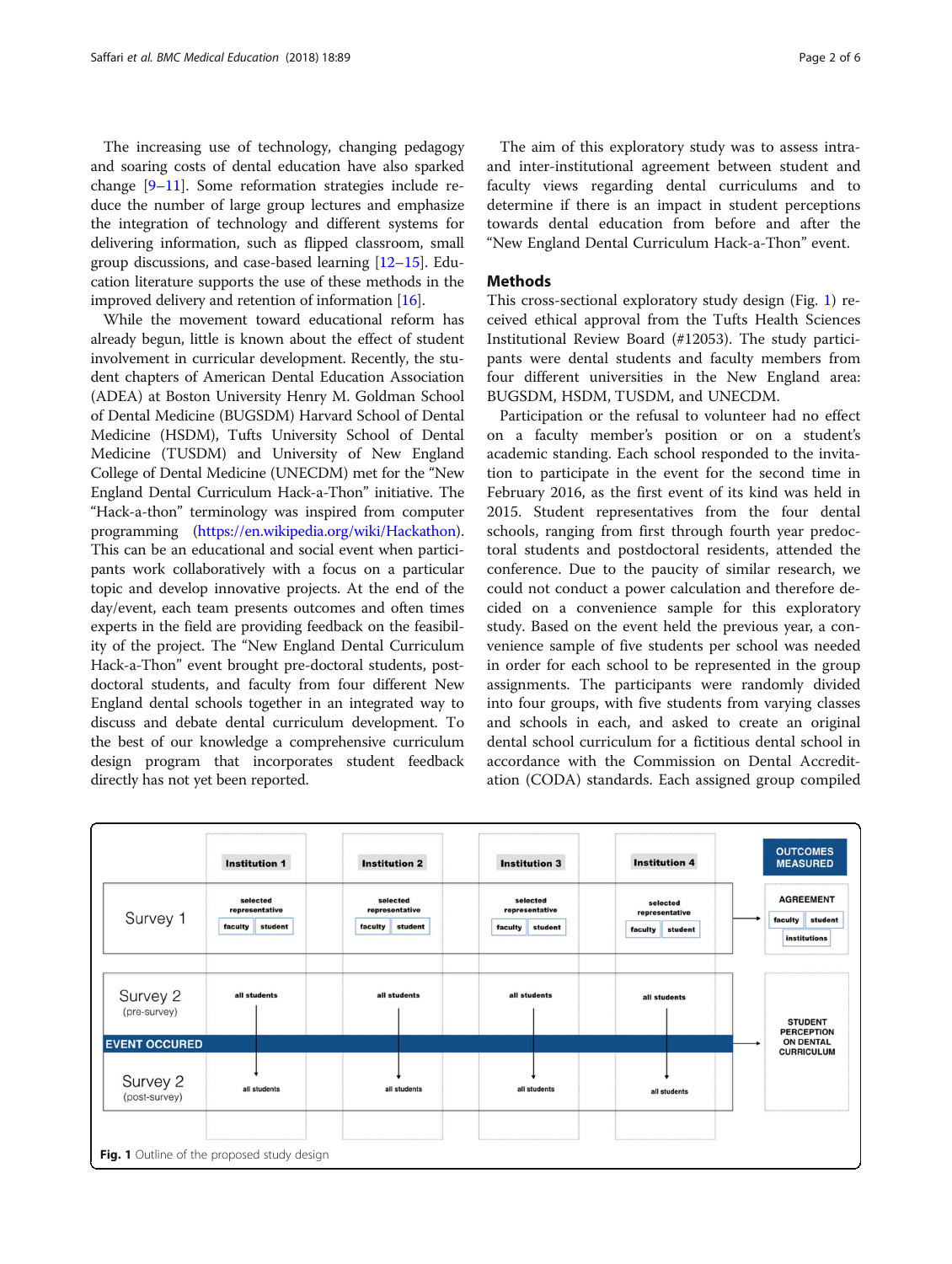a 10-min PowerPoint/Keynote presentation that was presented in front of all the participants of the event. In order to facilitate the discussion among the groups and making sure the tasks were completed, each group was assigned an organizer of the event to act as a student moderator. Faculty members, including Deans and Associate Deans, from the four dental institutions were in attendance and together served as judges for the group presentations. Based on specific criteria, the judges ranked the presentations and an award was given to the team that obtained the highest score.

During the registration process, one co-investigator explained to all the subjects the purpose of the study at the beginning of the event. Two paper-based surveys were distributed: survey 1 to the faculty member representatives and the student representatives from each institution, that evaluated inter- and intra- institutional agreement; and survey 2 to all the dental students, that evaluated the change in perception after attending the event. Participants were asked to fill out the survey 2 before the start of the event (pre-survey) and then the same survey 2 was given after subjects have attended the event (post-survey). An identification code was given to the "pre" and "post" event surveys to be able to compare the data collected at the beginning and at the end of the event. The surveys were designed to describe the format of the dental education and curriculum that dental students have experienced and their thoughts regarding them. Survey 1 was tested for content and construct validity by the authors, after identifying common themes, based on the previous edition of the event and other references in the literature. Survey 2 was adapted from a previously reported survey [\[17](#page-5-0)]. Most of the questions were multiple choice, however, a few required a descriptive answer.

A blinded investigator computed the participants' answers to an excel file. Because of the design of this exploratory study, only descriptive statistics (counts and percentages) were reported.

### Results

Students compiling the four group presentations at the "New England Dental Curriculum Hack-a-Thon" highlighted various topics. Some of the most common topics presented were: decrease lecture time; incorporate more active and modern learning styles i.e. flippedclassroom models and problem based learning; a pass/ fail grading system; increase teamwork and peer-to-peer learning; vertical integration; protected elective time for students to pursue individual interests and standardized base curriculum.

Survey 1 was completed by four faculty members (deans and associated deans) and four dental students' representatives (senior students - leaders of each student group at their respective institution), selected by each individual school. All 14 questions were answered by the student/faculty pairs at a 100% response rate. Responses between student and faculty from the represented institutions were compiled, indicating agreement between faculty and students on their perceptions of dental education. Clinical group practice format was the only topic having the same answer response among all students. Faculty agreed unanimously on basic science integration, evidence based teaching, and support of peer-based teaching. Support of the latest dental technologies and style of dental curriculum only had one institution out of the four have its student/faculty pair in agreement. The only topic to achieve the same answer choice between student and faculty of the same institution was inter-professional integration.

In Survey 2, of the pre-survey respondents, 20 out of the 20 given the survey responded (100%). The postsurvey had only had 18 respondents of the 20 responded, (90%). Different answers were reported pre and post-survey among students regarding mandatory attendance in didactic courses (Question 1), electronic based examination preferences (Question 12), and the preference of preclinical courses being held in the first and second years of a four-year dental curriculum (Question 18). A direct comparison of the agreement regarding the results of the pre-survey and post-survey for the questions that were identified can be further reviewed in Table 1.

# Discussion

The concordance of students, faculty and staff members in design and implementation of curricula up to the standards of CODA is integral for the successful training of future dental professionals [[16](#page-5-0)]. Results presented herein reflect the level of agreement on areas of current reform in dental education and highlights the differences in view among students and faculty and across institutions. Current efforts toward education reform discuss the traditional curriculum design wherein a distinct separation exists between basic science/lecture based education and clinical science/patient care. Studies show

**Table 1** Pre- and post-survey data that identifies a change in perception of the participants on different topics (measured on a Likert scale)

| Topic                        | Pre-Survey<br>Median (IQR) | Post-Survey<br>Median (IQR) |
|------------------------------|----------------------------|-----------------------------|
| Mandatory Attendance         | 4(3)                       | 5(2)                        |
| Electronic Examination       | 3(2)                       | 2(2)                        |
| Preclinical Courses (D1, D2) | 2(1)                       | 1(1)                        |

 $*$ IQR = Correct

 $\tilde{\ }$ Likert scale: 1 = strongly agree, 2 = agree, 3 = neither agree nor disagree,  $4 =$  disagree,  $5 =$  strongly disagree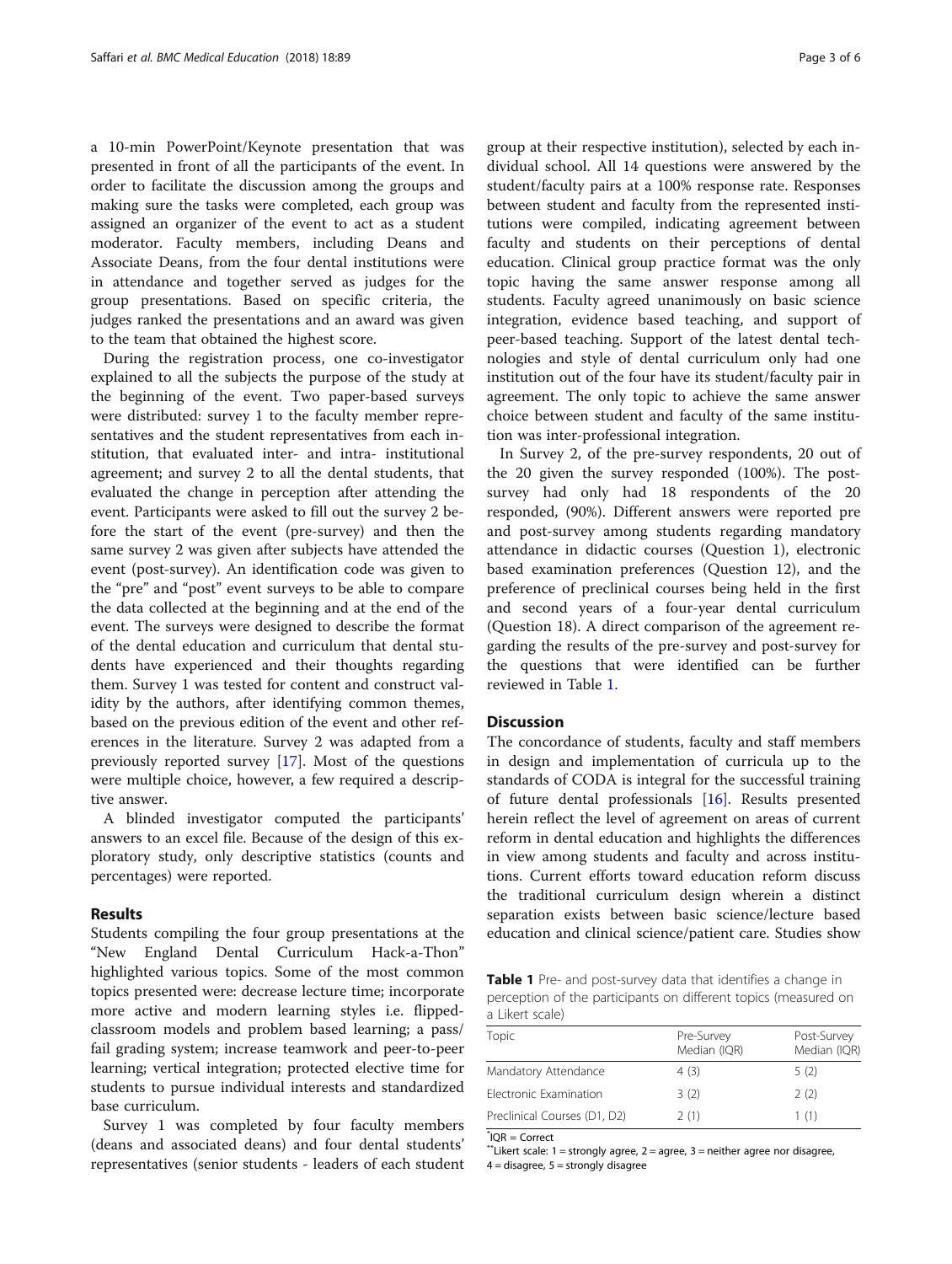that adult learners are better able to retain knowledge that has direct application and is integrated into their career objectives [[18,](#page-5-0) [19\]](#page-5-0). Across all the institutions present at the workshop, faculty agreed that basic science should be delivered in an integrated fashion. This is a departure from a silo approach wherein each subject is taught separately, to a system of multidisciplinary, longitudinal learning. Examples of integrated learning include organ system approach to basic science delivery. Haden et al. showed that while the majority of dental schools present basic science content independently by department, most students prefer to learn this information in an interdisciplinary fashion [[20\]](#page-5-0). While this model is gaining traction among medical schools, dental education has been slow adopt this curricular model and reports suggest that students want to see this change occur [[21\]](#page-5-0). Importantly, integration of basic science principles into clinical instruction is a core principle of CODA standards [\[18\]](#page-5-0). The high level of agreement among faculty members representatives at the New England dental schools present at the event, displays the unanimous push to reinforce the science behind clinical care thus leading to better understanding and more knowledgeable dental practitioners and oral health scholars. Relatively high agreement was also seen among students from each institution for the importance of integrating basic science underlining the ubiquity with which this principle has been adopted.

Similarly, faculty across institutions agree that evidence based dentistry are important for the future of dental education. CODA standards require the adoption of evidence-based care in the development of core dental competencies. Adoption of evidenced based clinical care into the core curriculum at dental schools reflects the advancement of dentistry and the push to transform dental care to a more effective/preventative field of medicine. Interestingly, less agreement occurred among students with respect to this topic. Perhaps this reflects a changing tide where the generational expectation is that all care is evidence-based and therefore students do not think that focusing on this area during curriculum development is as important.

Group practice model for clinical instruction displayed high agreement across students and also faculty from each institution. This suggests students' interest in working in teams, rather than as a solo practitioner, reflecting a national trend in greater amount of dentist working in group practices defined by having greater than three dental practitioners caring for a patient pool. Students now need to be prepared for the communication, leadership and conflict management skills necessary to work in a team-based environment.

Although inter-professional education (IPE) has struggled to gain momentum in dental education, students and faculty members in our project recognize and value the relationship between dentistry and a variety of other fields of study even if they have yet to experience it [\[22,](#page-5-0) [23](#page-5-0)]. IPE involving disciplines and professional students from nursing, medicine, and pharmacy, among others, was viewed as an integral way to prepare for a career as a member of a team of healthcare providers. This approach departs from the common view of private practice dentists existing as a sole service provider. Participants valued a team approach to healthcare delivery and a holistic approach to patient care that begins through IPE in the pre-doctoral curriculum [\[24](#page-5-0)].

Bringing students from different dental educational experiences did encourage dialogue and changes in opinion. Results from survey 2 showed that after engaging with a diverse group overall student opinions did change on several topics. Three survey questions resulted in a significant change. Interestingly, after the workshop, mandatory attendance in the didactic portion of the dental curriculum was not seen as important. Self-directed education and inter-class collaboration permeated all of the presentations and are central in many novel teaching methodologies such as flipped classroom. The common themes of the presentations display an overall debate of individualized learning and competition in exchange for a group learning and team-based model of dental education. The low rate of changes in opinion may reflect a desire for change from all students across all schools participating away from individual learning to team based education. Additionally, since the majority of the participants were inherently interested in dental education, they may all have similar views on the direction of curriculum reform regardless of the school which they attend prior to the workshop. Expansion of similar workshops attracting a wider variety of students not directly involved in dental education would provide a robust data set from which to better understand the effect of group work on student perceptions of dental educational reform. In Europe in the 90's and in the first years of the twenty-first century, there was a great discussion among many dental schools, as part of the DentEd initiative. The meetings were held among the various European universities, including the Schools of Dentistry, especially before and during the site visits in different schools, and compiled students and faculty feedback. An outcome of the Global Dental Education Congress (Dublin, 2007) – was the workshop report compiled by Divaris et al., which suggested the significant value of integrating "student representation and activity under the auspices of reformed International Federation of Dental Education Association (IFDEA)" [[25\]](#page-5-0). Almost 10 years later, this is certainly pertinent in the context of the recently developed initiative "ADEA-ADEE Shaping the Future of Dental Education" (May 2017, London – UK).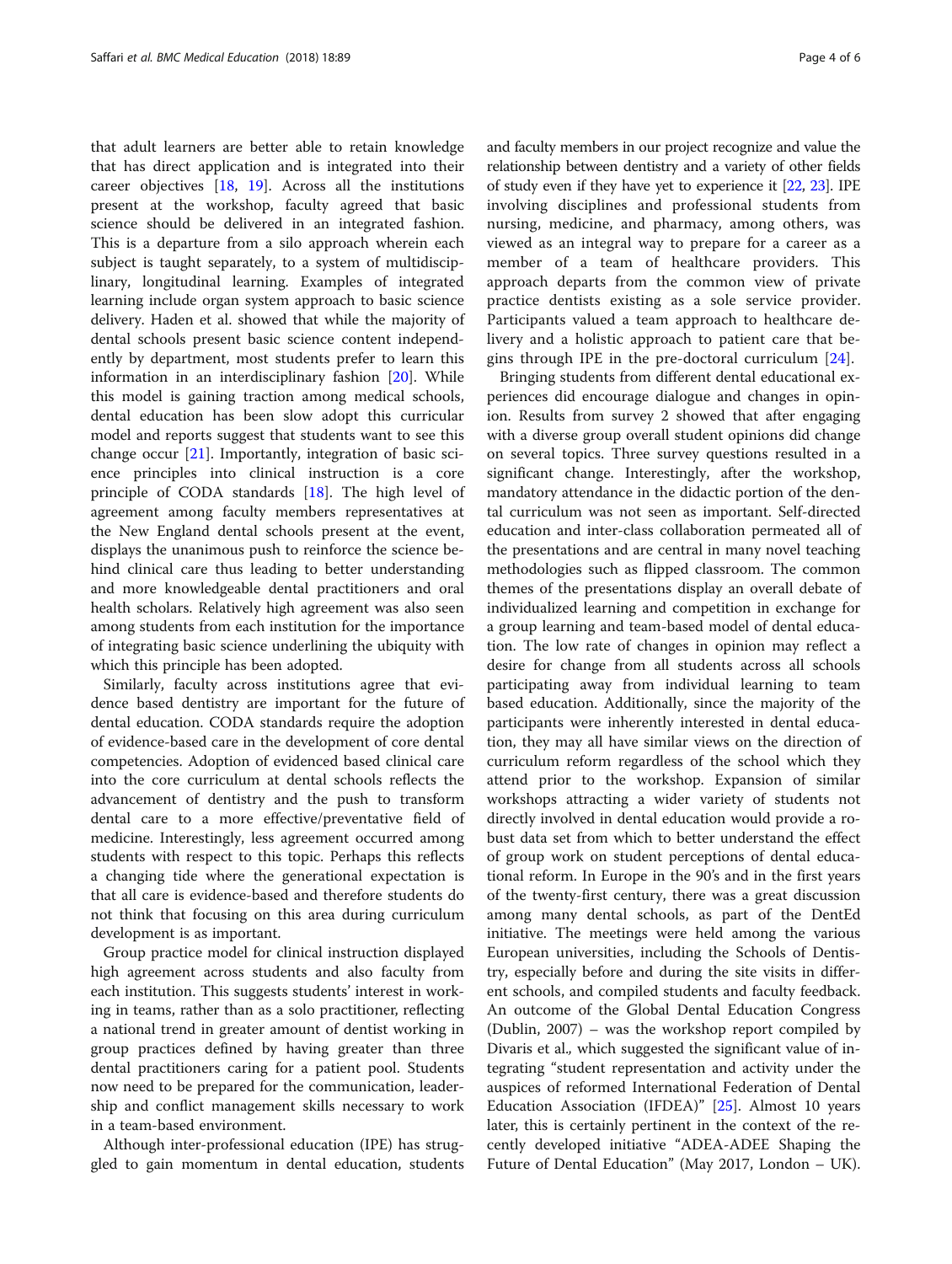<span id="page-4-0"></span>[[26\]](#page-5-0) It should be recognized that the successful adoption of such pedagogical change hinges on the ability of the faculty to meet the set standards [\[27](#page-5-0)].

Strengths of this study include the unique setting in which data was collected. To our knowledge, no workshop has been reported wherein students and faculty are brought together to exchange ideas on how best to advance the training of dental professionals. A limitation of this study represents the convenience sample, since the participants were self-interested in dental education. These findings are not generalizable, since the current cohort was representative of the opinions and views of all students/faculty at the participating dental schools, the selection of students and faculty with interest in dental education and positions of leadership related to curricular reform gives an idea of the current trends in curriculum reform. Further studies utilizing representative/generalizable samples should be undertaken to further explore whether the topics presented here hold true across all dental student populations. The current findings could potentially benefit others who might be looking to target specific areas relative to student/faculty perceptions of dental curricula for future research.

#### Conclusion

The results presented in this study may provide foundational data for a potential shift in the future of dental education. This could lead to the development of educational research that further examines the relationships between students, faculty, and dental education regulatory organizations with respect to educational reform. Faculty and students have different opinions in traditional educational methods, but the dental curriculum can implement new systems of teaching basic science and applying principles with a clinical approach that mirrors the medical outlook of comprehensive patient care. The results from the New England Dental Curriculum Hack-a-thon is the first of many events that can open the conversation between students, faculty, and dental educational agencies. This event helped validate that intra- and inter-institutional agreement that student perceptions of their dental education requires feedback and change to improve their understanding in the field of the profession. With more open communication and research, studies like this can help progress dental educational reform and the future of dentistry.

#### Abbreviations

ADEA: American Dental Education Association; BUGSDM: Boston University Henry M. Goldman School of Dental Medicine; CODA: Commission on Dental Accreditation; HSDM: Harvard School of Dental Medicine; IOM: Institute of Medicine; IPE: Inter-professional Education; TUSDM: Tufts University School of Dental Medicine; UNECDM: University of New England College of Dental Medicine

#### Acknowledgements

All students and faculty members from all the different academic institutions that were part of the study. A special thanks to ADEA for offering valuable support to implement this initiative.

#### Funding

The study received no funding. In case of acceptance, HSDM and TUSDM will co-share the publication costs.

#### Availability of data and materials

Datasets used and/or analysed during the current study are available from the corresponding author on reasonable request.

#### Authors' contributions

SS – helped with the study design, analyzed and interpreted the data, manuscript preparation. RFL – helped with the data interpretation and major compilation of the manuscript. LD – helped with the study implementation, data collection. SP – coordinated the descriptive statistics. ID – helped with the study design, study implementation, data interpretation and compilation of the manuscript. All authors read and approved the final manuscript.

#### Authors' information

Saffari is a postgraduate student (Chief-Resident) in the Department of Dentistry & Oral Surgery at Saint Barnabas Hospital, he served as American Dental Education Association (ADEA) Council of Students, Residents and Fellows (CoSRF) Board Member during the time this project was designed and implemented; Mr. Lambert is a D.M.D. candidate at Harvard School of Dental Medicine and ADEA CoSRF representative; Ms. Dang is a 2017 D.M.D. graduate at Boston University Henry M. Goldman School of Dental Medicine and past-representative for ADEA CoSRF; Dr. Pagni is a statistician and Instructor in the Department of Public Health and Community Service, Tufts University School of Dental Medicine; Dr. Dragan is Assistant Professor of Periodontology and ADEA Student Group Faculty Advisor at Tufts University School of Dental Medicine.

#### Ethics approval and consent to participate

This cross-sectional exploratory study design received ethical approval from the Tufts Health Sciences Institutional Review Board. Each participant consented to be part of the study. Participation or the refusal to volunteer had no effect on a faculty member's position or on a student's academic standing.

#### Competing interests

The authors declare that they have no competing interests.

### Publisher's Note

Springer Nature remains neutral with regard to jurisdictional claims in published maps and institutional affiliations.

#### Author details

<sup>1</sup> Department of Dentistry & Oral Surgery, St. Barnabas Hospital, Bronx, USA <sup>2</sup> Harvard School of Dental Medicine, Boston, USA. <sup>3</sup> Boston University Henry M. Goldman School of Dental Medicine, Boston, USA. <sup>4</sup>Department of Public Health and Community Service, Tufts University School of Dental Medicine, Boston, USA.<sup>5</sup> Department of Periodontology, Tufts University School of Dental Medicine, One Kneeland Street, Boston, MA 02111, USA.

#### Received: 30 June 2017 Accepted: 12 April 2018 Published online: 02 May 2018

#### References

- 1. Paquette DW, Bell KP, Phillips C, Offenbacher S, Wilder RS. Dentists' Knowledge and Opinions of Oral-Systemic Disease Relationships: Relevance to Patient Care and Education. J Dent Educ. 2015;79(6):626–35.
- 2. Tedesco LA. Issues in dental education. J Dent Educ. 1995;59(1):97–147.
- 3. Geis WJ. Dental education in the United States and Canada; a report to the Carnegie Foundation for the Advancement of Teaching. New York: The Carnegie Foundation for the Advancement of Teaching; 1926.
- 4. Hutchinson RA. The dental curriculum in Gies' time, now, and in the future. J Am Coll Dent. 2002;69(2):18–21.
- 5. Donoff RB. It is time for a new Gies report. J Dent Educ. 2006;70(8):809–19.
- 6. DePaola DP, Slavkin HC. Reforming dental health professions education: a white paper. J Dent Educ. 2004;68(11):1139.
- 7. Field MJE. Dental education at the crossroads: challenges and change. DC: Washington; 1995.